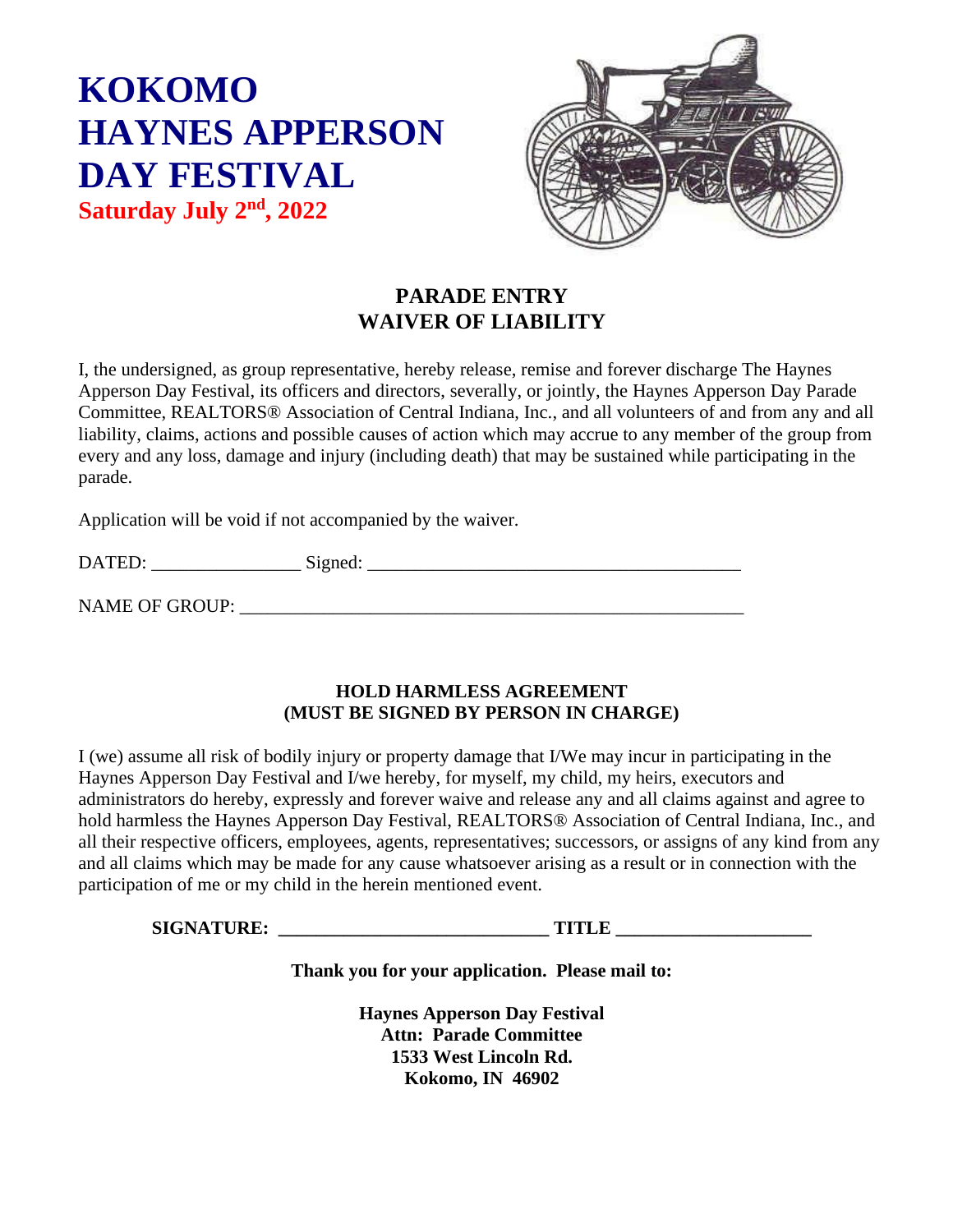## **KOKOMO HAYNES APPERSON DAY FESTIVAL**



## **Saturday July 2 nd , 2022**

The CHECK-IN DESK opens, and LINE-UP begins at 12:00 P.M on Saturday, July 2<sup>nd</sup>, 2022. **The HAYNES APPERSON PARADE will start promptly at 2:00 P.M.**

You will receive a confirmation letter. Bring your letter to the CHECK-IN-DESK. The CHECK-IN DESK will assign a number to your entry and will direct you to your line-up position. **If you miss your position and starting time, the Parade Committee will determine if you will be allowed to fill in elsewhere in the parade.** 

Please **DO NOT** occupy the parade assembly area prior to this time as the police and security personnel will clear ALL persons and entries from the streets prior to this time!

Please enter the parade assembly area north bound on Apperson Way from Markland Avenue. Please have the "Parade Participant Pass" tag in a visible place on the front of your entry, you will receive this with your confirmation letter.

Parade coordinators (In Parade Staff shirts) will be located throughout the marshaling area. You must follow the directions of the parade coordinators and the Police Department to ensure the safety and well being of everyone involved.

All entries are to maintain distance and speed until reaching the de-marshaling area of the parade route unless otherwise instructed.

When your entry pauses in front of the reviewing stand the announcer will read a brief description of your entry. After passing the reviewing stand, continue straight ahead on Main Street south for about four blocks to Vaile Ave.

**During the parade you are NOT allowed to THROW candy, balloons, toys, or anything else to the spectators or on the street. This is both a safety and a clean up problem. You may hand things to individual spectators if you wish.**

Trophies will be presented to winning entries immediately after the parade ends at the reviewing stand.

The deadline for receiving parade entries is June 24<sup>th</sup>, 2022. Entries received after this date may be assigned to the end of the parade line-up and may not be considered for trophy judging. The Parade Committee reserves the right to reject any application or to exempt special units, invited by the Committee to provide special interest or emphasis on the parade theme based on the rules contained herein.



Have fun! Be Professional! Be Proud!